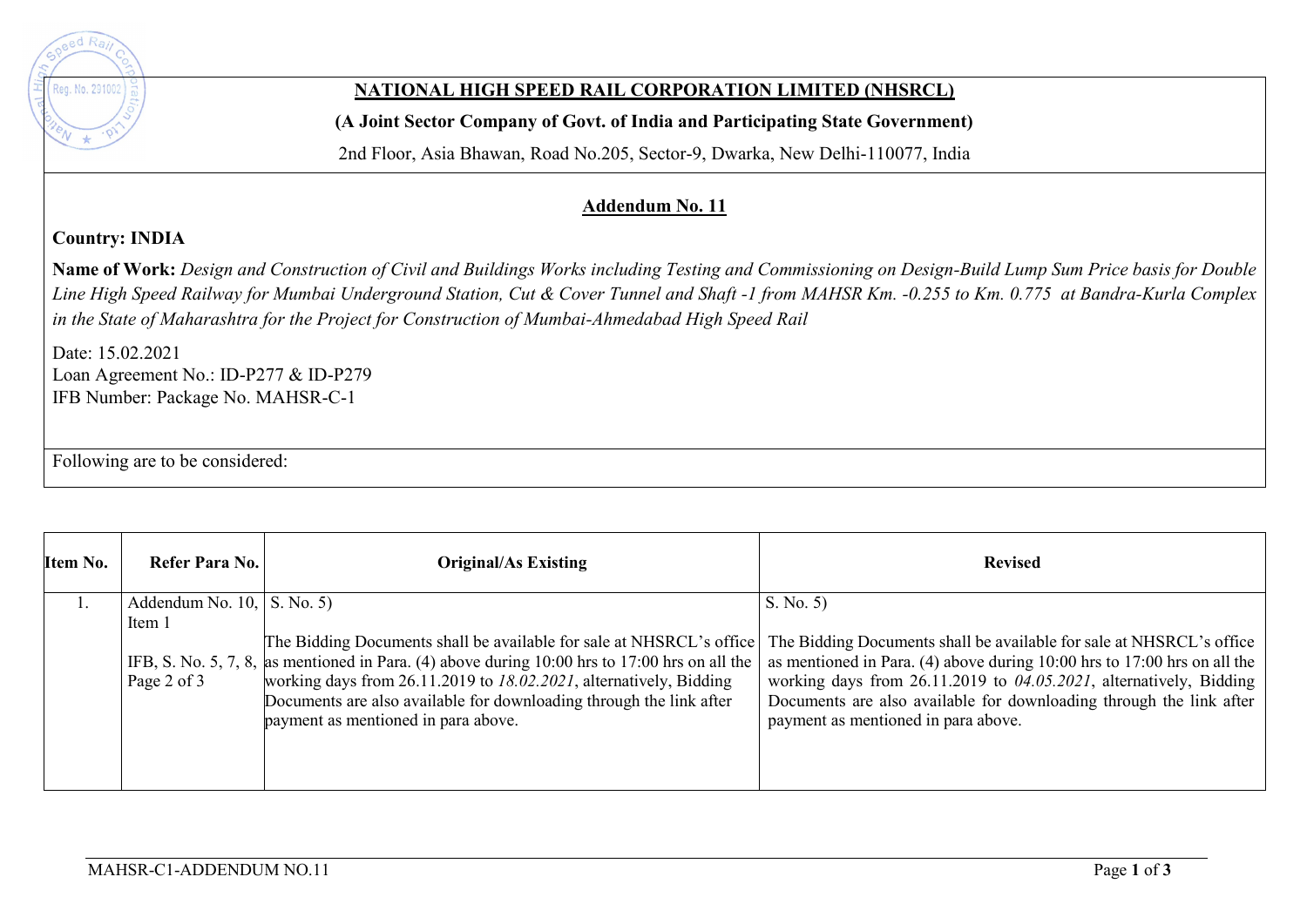| peed Rail                     |                                                                                                  |                                                                                                                                                                                                                                                                         |                                                                                                                                                                                                                                                                         |
|-------------------------------|--------------------------------------------------------------------------------------------------|-------------------------------------------------------------------------------------------------------------------------------------------------------------------------------------------------------------------------------------------------------------------------|-------------------------------------------------------------------------------------------------------------------------------------------------------------------------------------------------------------------------------------------------------------------------|
| Reg. No. 29100<br>$N_{\star}$ |                                                                                                  | S. No. 7)<br>Bids must be delivered to General Manager (Contract) at the address as<br>given in BDS ITB 24.1 on or before 15:00 hrs on $19.02.2021$ and must<br>be accompanied by a Bid Security of INR 220 Million (Indian Rupees<br>Two Hundred Twenty Million only). | S. No. 7)<br>Bids must be delivered to General Manager (Contract) at the address as<br>given in BDS ITB 24.1 on or before 15:00 hrs on $05.05.2021$ and must<br>be accompanied by a Bid Security of INR 220 Million (Indian Rupees<br>Two Hundred Twenty Million only). |
|                               |                                                                                                  | S. No. 8)<br>Only the Technical Bid will be opened in the presence of Bidders'<br>representatives who choose to attend at 15:30 hrs on 19.02.2021 at the<br>office of:                                                                                                  | S. No. 8)<br>Only the Technical Bid will be opened in the presence of Bidders'<br>representatives who choose to attend at 15:30 hrs on $05.05.2021$ at the<br>office of:                                                                                                |
| 2.                            | Item No. 2<br>Part 1, Section II,<br>BDS, ITB 24.1,<br>Page 9<br>of 34                           | Addendum No. 10, The deadline for Bid submission is:<br>Date: 19.02.2021<br>Time: $15:00$ hrs                                                                                                                                                                           | The deadline for Bid submission is:<br>Date: 05.05.2021<br>Time: 15:00 hrs                                                                                                                                                                                              |
| 3.                            | Addendum No. 10, ITB 27.1<br>Item No. 3<br>Part 1, Section II,<br>BDS, ITB 27.1,<br>Page 9 of 34 | The opening of the Technical Bid shall take place at:<br>Date: 19.02.2021<br>Time: $15:30$ hrs                                                                                                                                                                          | <b>ITB 27.1</b><br>The opening of the Technical Bid shall take place at:<br>Date: 05.05.2021<br>Time: 15:30 hrs                                                                                                                                                         |